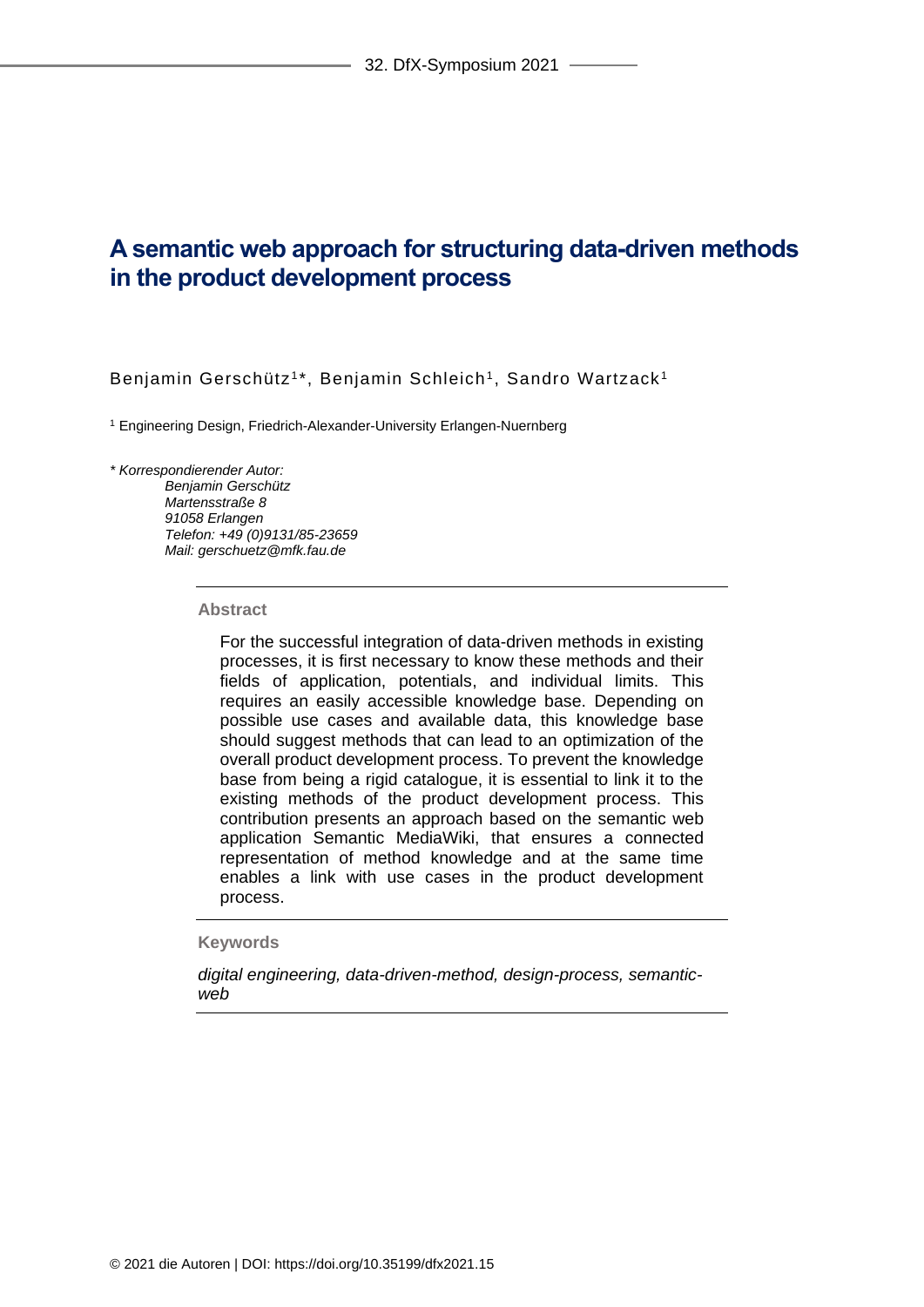## **1. Motivation**

According to German initiatives, the integration of artificial intelligence (AI) in processes of small and medium-sized companies (SMEs) offers great potential [1]. Nevertheless, such an integration is not present in the development processes of those companies [2], although many of them identified artificial intelligence as a crucial precondition for their future success [3].

The central idea of many AI methods is the use of existent data to get an insight into unknown correlations. In engineering design, efforts were made to take advantage of the new methods. Some of them will be explained later in the contribution. The overall potential of those data-driven methods in engineering design has been shown earlier [4]. Nevertheless, some challenges have to be solved when integrating those methods in daily industrial use [4].

Before companies can analyze whether their data pool suits their problem or whether new methods can be integrated into the company structure, they must know details about available methods, their potentials, weaknesses, and prerequisites [5]. Unfortunately, most SMEs lack that knowledge, since no specialist employees are available. This is shown, for example, by the trend in vacancies with the job title "Data Scientist" for Great Britain. It can be seen that the frequency of job advertisements and thus the demand for new workers has been growing continuously since 2011 [6]. Current literature sources and method catalogues cannot solve this problem satisfactorily, since the knowledge is only provided separated, without contextual information to product development, e.g. WITTEN et al. [7]. There are some overview publications like those from BERTONI [8] or SHABESTARI et al. [9], but they only analyze certain parts of the whole process. Additionally, their findings are only valid for a short time and no real classification of the methods due to their applicability in the process development process is performed.

For the successful introduction of data-driven methods, an easily accessible knowledge base is beneficial. Depending on possible use cases and available data, this should suggest methods that can lead to an optimization of the overall process. For this, a linkage of the methods with the product development process is necessary.

This leads to the central research question of the paper:

**EXT** How can data-driven methods be captured in a targeted manner concerning product development?

The central goal of the contribution is to develop an easily accessible, easy-to-understand platform to provide context-sensitive knowledge about data-driven methods concerning applications in product development processes. Potential aspects are available data, necessary process outputs, and best practice use-cases.

The remaining contribution is structured as followed. In Section 2, the theoretical background about data-driven methods and semantic web applications are clarified and definitions about some central keywords were given. In section 3 the used methods and tools are being specified. The developed approach for semantic and structured knowledge representation is presented in section 4. In Section 5 a critical analysis of the findings is done, and further research approaches are identified.

 $\mathfrak{D}$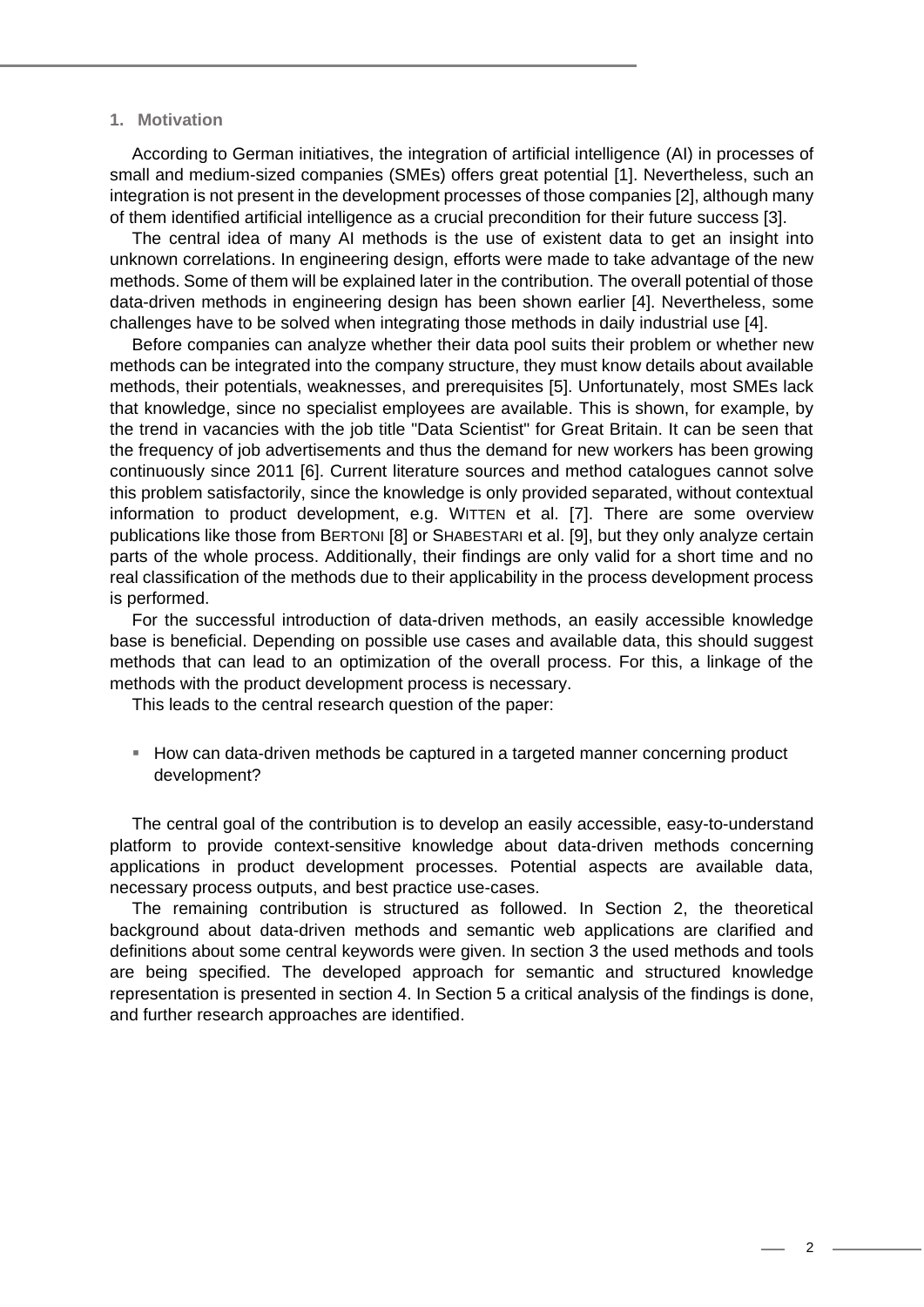## **2. State of the Art**

In the following, a systematic approach for the preparation of knowledge about data-driven methods is introduced.

#### **2.1. Data-driven Methods**

In general, a data-driven method supports decisions based on data or even makes autonomous decisions [10]. The overall context of data-driven methods and tools is difficult to grasp as many methods such as k-nearest neighbour can be used for different use cases (regression, classification), but with different objectives. Additionally, data mining and machine learning lack a sharp distinction and are used synonymously sometimes, but also with different meanings [7]. The common definition of data mining is given by FAYYAD, PEATESKY-SHAPIRO and SMYTH [11] describing data mining as the extraction of patterns from data by the application of specific algorithms.

For machine learning, some different definitions exist. The most universal is given by SAMUEL [12], who defines it as a field of study, giving computers the ability to learn a certain task without being explicitly programmed to do this. In the context of product development, machine learning is often used in terms of knowledge extraction and decision-making [9]. One possible goal of machine learning algorithms in product development processes is the generation of predictive meta-models [13].

Data mining and machine learning enable the processing of a wide variety of tasks with a wide variety of objectives. The most common ones are briefly outlined below. Classification aims to divide objects into two or more classes with the help of already known, similar objects [14]. The classification of the objects is done by previously defined rules. Common classification methods include support vector machine classifiers, naïve Bayes classifiers, knearest neighbour methods, and decision trees [7]. In the context of data mining, the boundary between classification and regression methods is blurred, so that a large part of the classification methods are extended to regressive models [15]. The core concept of regression is to model correlations between different characteristics based on a database. By examining the function modelled in the process, these feature correlations can be derived and controlled [14]. An advantage of regression methods is that the strength of the respective correlations can also be derived, and it is possible to make predictions about missing feature values [16].

Supervised learning, a subarea of machine learning, is the development of forecast models that are previously trained by known data. By matching correct output and predicted output, forecast errors can be calculated. By reducing the forecast errors, the model can be optimized. In addition, the precision of a model increases as the amount of training data increases. [7] Most regression and classification methods can also be used for supervised learning [17]. Like supervised learning, unsupervised learning is also part of machine learning. Here, neither known target values are available as a basis, nor is a reward system used [14]. Since, in contrast to supervised learning, no concrete output data are available, an attempt is made instead to recognize patterns and structures in these data using the feature values of the input data [7]. In addition to unsupervised and supervised learning, reinforcement learning is another major subfield of machine learning. In reinforcement learning, a so-called agent attempts to learn independently, with the help of a reward system, which actions are required in a certain situation to maximize the reward [18].

#### **2.2. Semantic Web**

Due to the highly interconnected structure of information and the fast-moving nature of the overall context, classic methods of processing and documenting knowledge, such as rigid databases, quickly reach their limits. Semantic web solutions enable computers to understand the meaning of documents and data by providing further information or definitions [19].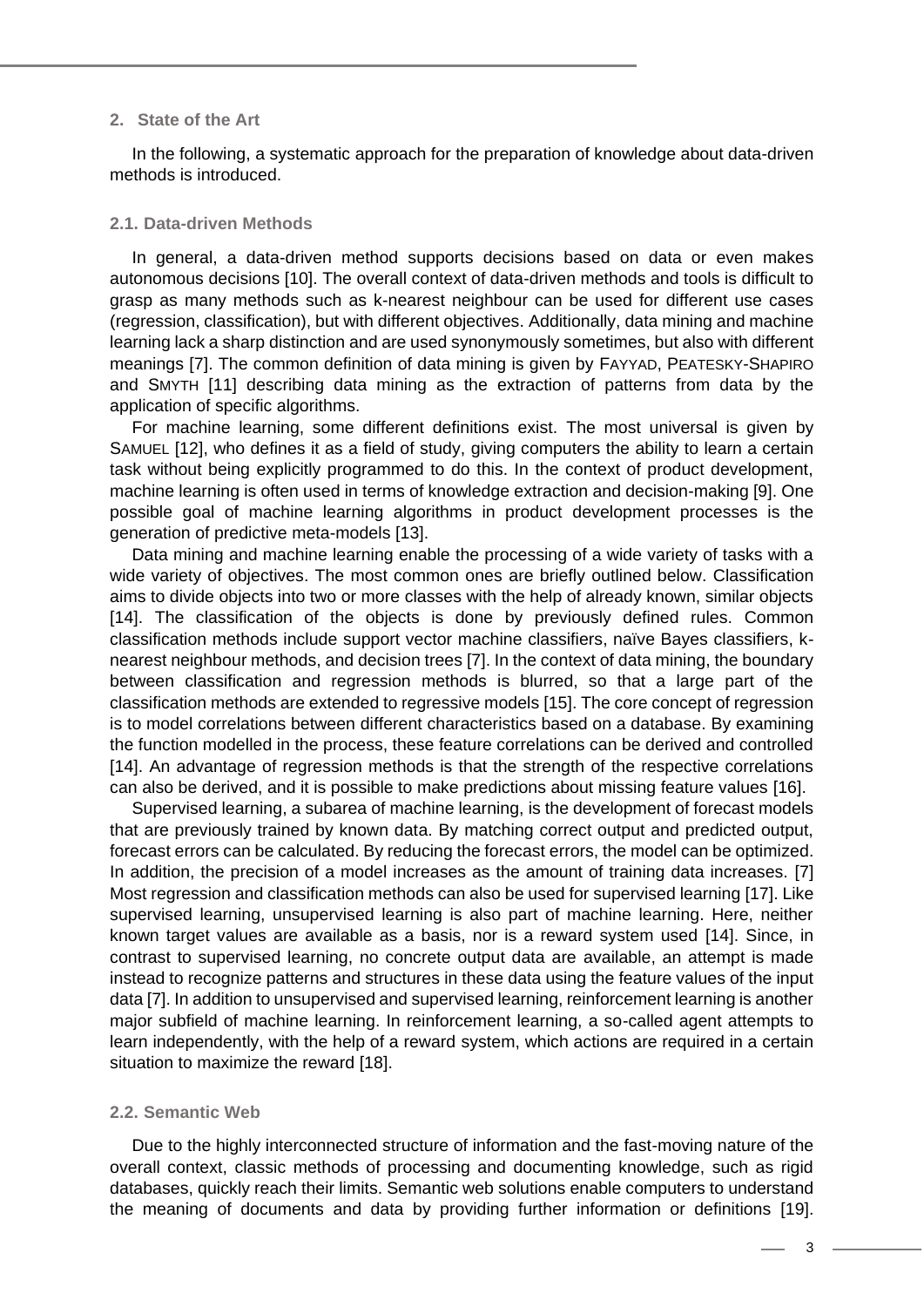Common terminology is key for that kind of application [20]. During the conceptualization, a vocabulary with classes, relations, and instances has to be defined [21]. These offer the possibility to capture knowledge in a network and make it available for machine evaluation. The links between individual knowledge elements can be given a meaning that enables context-sensitive evaluation. Thus, a knowledge element "A" can be a potential of one method and at the same time a limit of another method. A simple link to the knowledge element "A" in the method description establishes a connection between the individual elements, but only the semantic information "is\_potential" or "is\_boundary" gives the connection a meaning and converts the stored information into knowledge.

OCKER et al. [22] use this approach, to link production knowledge in early design phases. Furthermore, consistent requirements engineering processes can be efficiently and purposefully supported by ontologies [23] and tolerancing processes can be automated [24].

## **3. Methods and Tools**

To answer the aforementioned research question, existing methods and tools were analyzed in the context of data-driven methods. The focus was on links between the individual components. These links were then transferred into a semantic data model and implemented in a semantic wiki. The relevant information was collected as part of a literature study.

To realize the knowledge base in a semantic wiki, an instance of Semantic MediaWiki (SMW) [25] was used. SMW is a free and open-source extension of MediaWiki [26], which itself forms the basis of the well-known Wikipedia. MediaWiki itself only provides basic wiki tools like page hosting and editing as well as common hyperlinks in between. SMW empowers those capabilities by adding semantic functionality giving those links a meaning and the whole system the option to export and analyze the stored knowledge.

## **4. Results**

Based on the state of the art of data-driven methods, we have developed a "class model of data-driven methods", which we will introduce in the next subsection. Since the concept of class models is rarely known in product development, a short introduction is given here.

A class diagram is mostly based on the syntax of the unified modelling language (UML) and gives the structure, behaviour, and interfaces of objects, mostly in software development [27]. Since we do not need the whole UML specification of class diagrams, only some of the aspects are explained. In general, classes are depicted as a rectangle with the name of the class on top. Additionally, attributes, operations, and properties can be specified and are separated by horizontal lines.

To clarify the use of a class diagram, [Figure 1](#page-4-0) shows the class diagram of a roller bearing. It consists of an inner and an outer ring with balls in between them. All elements are of a certain material and the whole bearing is mounted on a shaft. Up in the centre is the main class *rollerBearing*. The class has the attributes *innerDiameter* and *outerDiameter,* both as an integer. Additionally, the roller Bearing has several Balls. The corresponding class is placed below the *rollerBearing* class. The small Numbers on the connection represent the cardinality, meaning how many balls are in one roller bearing. Since every ball can only be in one bearing the number on this site is 1, the number on the ball class side is n, meaning it is not exactly defined how many balls are in one bearing. A similar representation is found in the connection to the class *ring.* Here the cardinality is "0…2" meaning a bearing can be realized with everything between 0 and 2 rings. The classes *outerRing* and *innerRing* are of a special kind, represented by the white arrowhead. They are specializations of the *ring* class, which means that they have all the properties of the superclass and are suitably extended additionally. The *shaft* class has no direct connection to the *rollerBearing* but only a relation (the assembly). This is visualized through a dashed connection.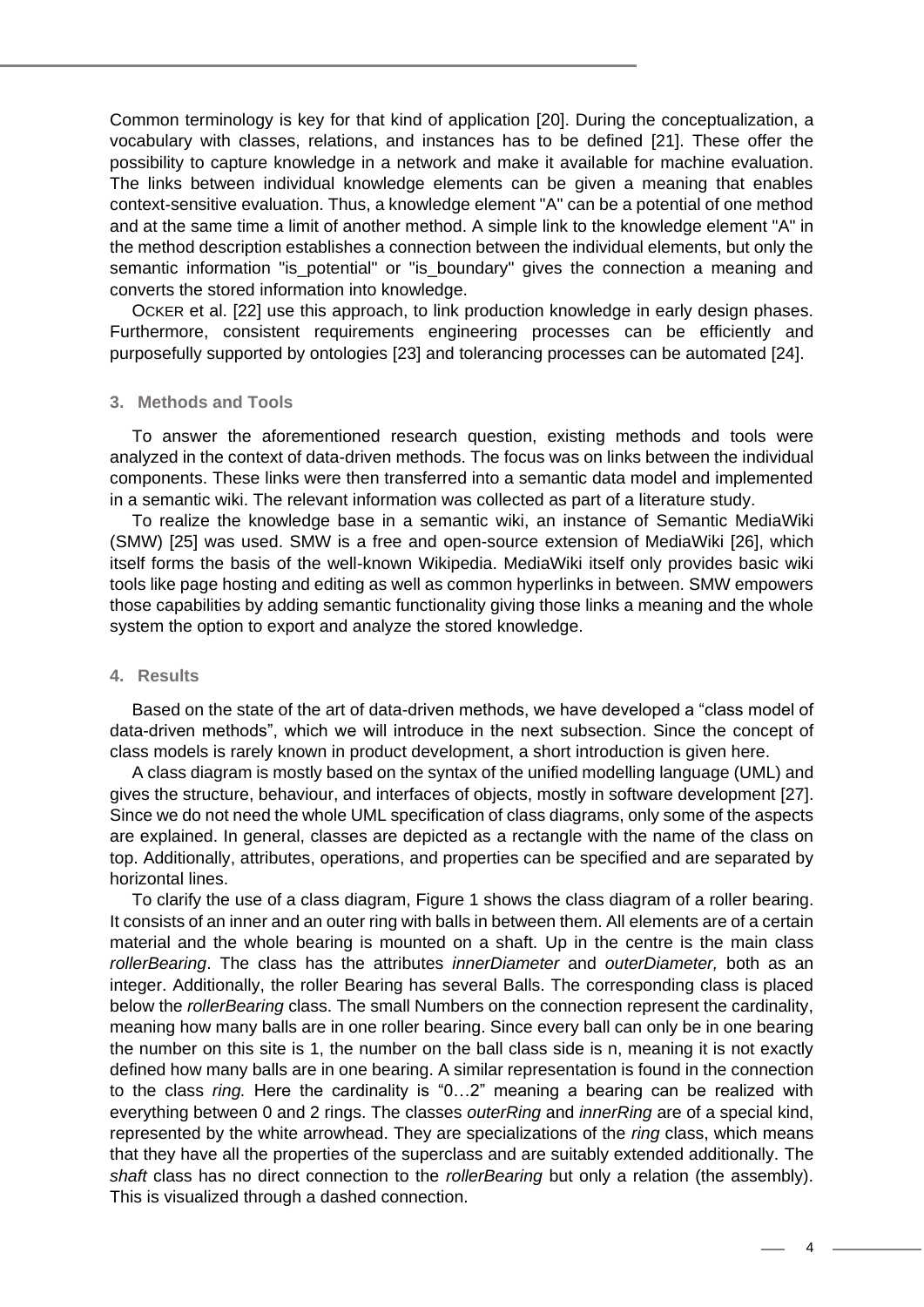

<span id="page-4-0"></span>Figure 1: Class diagram of a roller bearing

#### **4.1. Semantic Data Model**

To generate a semantic model using the class diagram, the properties of the different classes and the connection between classes are translated to semantic properties. It is best practice to create those properties as verb phrases [25]. An example with the material of the presented roller bearing should make this practice more comprehensible. In the two terms – steel is the material of the outer ring.  $\leftrightarrow$  The outer ring material is steel – the property named "material" could be assigned, but this does not cover the exact knowledge and meaning behind it. In the first sentence, the better naming is "is material of" and in the second, it is "has\_material" to define a direction of the meaning.

## **4.1.1. Overview**

The central goal of the presented data structure is the structured capture of knowledge about data-driven methods based on semantic links. In [Figure 2](#page-5-0) the general structure of the data-driven methods class diagram is shown. It consists of four main classes, even if some properties could be further specified in additional classes. The individual classes are explained below and the entries are translated into semantic properties.

## **4.1.2. Class Category**

The most general class is the *category* class. The purpose of this class is to give a first overall structure in the sense of namespaces. One key differentiator between individual instances is the capability of doing prognosis, realized by the bool-type property prognosis.

One member of the class *category* is data mining, which does no prognosis. Additionally, data mining is used by the concepts classification and regression and is realized by the method k-nearest neighbour. The class properties, the corresponding semantic properties, and the example is shown in [Table 1.](#page-5-1)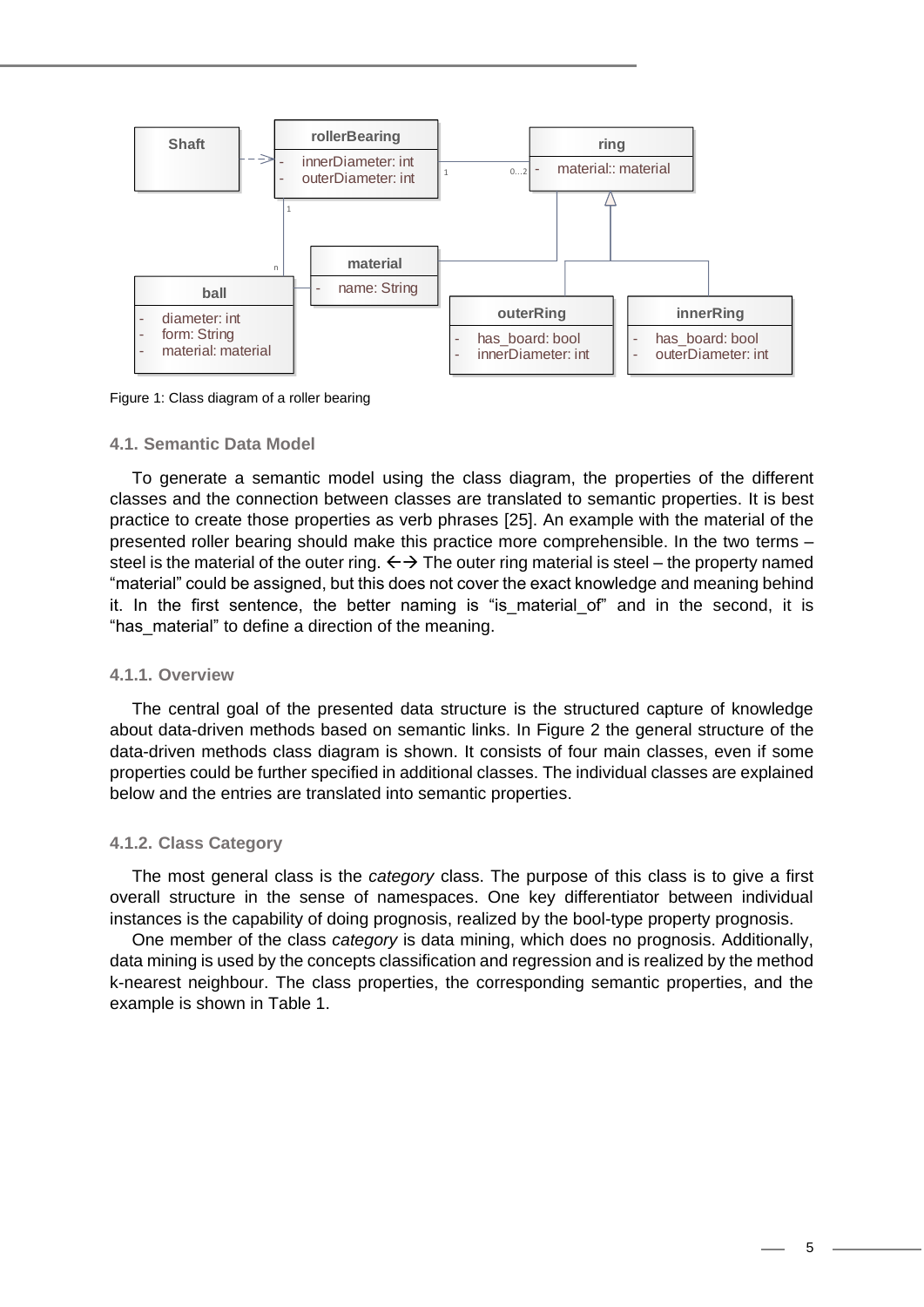

#### <span id="page-5-0"></span>Figure 2: Class diagram of data-driven methods

<span id="page-5-1"></span>Table 1: Semantic properties of the class *category*

| class property | semantic property  | Example                        |
|----------------|--------------------|--------------------------------|
| name           | has name           | data mining                    |
| prognosis      | does prognosis     | false                          |
| concept        | used by concept    | [classification, regression, ] |
| method         | realized by method | [k-nearest neighbour, ]        |

## **4.1.3. Class Concept**

To further specify the defined *category*, the class *concept* is introduced. In this class, a definition of the overall scope is done. Relevant properties of this class are the concept name, the category, this concept belongs to and the abstract output – in the sense of for example a class or a numerical prediction. Since the input is strongly dependent on the algorithm or tool used, it is not relevant here.

One example for an instance of this class is classification. It is a concept of category data mining and generates the abstract output of an object class. The concept is specified, among others, by the method k-nearest neighbour. The class properties, the corresponding semantic properties, and the example are summarized in [Table 2.](#page-5-2)

<span id="page-5-2"></span>

| Table 2: Semantic properties of the class concept |  |  |  |
|---------------------------------------------------|--|--|--|
|---------------------------------------------------|--|--|--|

| class property       | semantic property   | <b>Example</b>              |
|----------------------|---------------------|-----------------------------|
| name                 | has name            | classification              |
| category             | has category        | data mining                 |
| output <sup>[]</sup> | has output          | object class                |
| method               | specified_by_method | [ $k$ -nearest neighbour, ] |

## **4.1.4. Class Method**

The central class is the *method*. Here the link to use cases in the product development is done. Like in the classes introduced before, the link to the other classes is realized by the properties category and concept. Furthermore, the property algorithm is used for a description of the relevant algorithm used by the method. Since not all methods cover the same potentials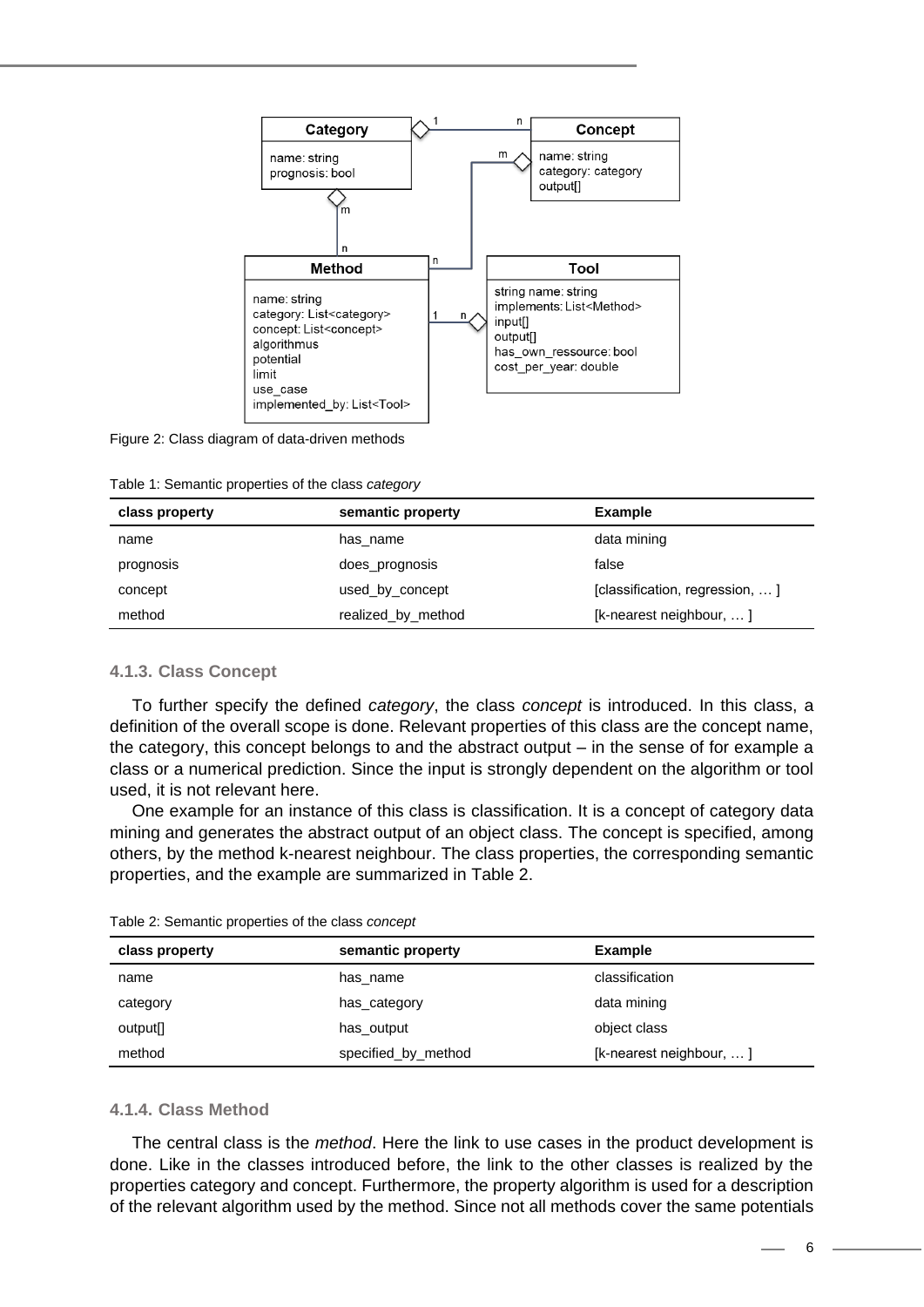and limits, although they are specifying the same concept, the corresponding properties allow a distinction here. In the use case property, potential use cases in product development and design are linked. The identification is done by literature review and industrial use-cases. The last property gives a link on Tools, which implements the method and thus makes it usable.

In [Table 3](#page-6-0) the presented properties are translated to their semantic counterparts. As an example, we analyze decision trees. The method is from the category of data mining and specifies the concept of classification [7]. An algorithm used to realize the method is the topdown induction of decision trees [28]. The method has the potential of a simple but efficient classification and decision making [29], but the user has to avoid overfitting and cannot apply the method if the goal is to model correlations [7]. One potential use case of decision trees is to perform a requirements analysis and support the inherent decision making (Quelle). Some implementations of decision trees exist. One of the most common implementations is the DecisionTree module in the Python-Package Scikit-Learn [30]. This module further splits into classification and regression classes, performing individual concepts.

| class property | semantic property  | <b>Example</b>                                  |
|----------------|--------------------|-------------------------------------------------|
| name           | has name           | Decision Tree                                   |
| category       | has_category       | data mining                                     |
| concept        | speciefies_concept | classification, regression                      |
| algorithm      | uses_algorithm     | Top-Down Induction of Decision<br>Trees         |
| potential      | has potential      | [classification, decision making]               |
| limit          | has limit          | no correlation, overfitting                     |
| use case       | used in            | [requirements analysis, ]                       |
| Implemented by | Is implemented by  | DecisionTreeClassifier class of<br>Scikit Learn |

<span id="page-6-0"></span>Table 3: Semantic properties of the class method

#### **4.1.5. Class Tool**

Since elements of the class *method* only give abstract algorithms of the described methods, a *tool* is needed, to use those methods practically. It should be emphasized here that the tools in this class should only be used for one specific task at a time. For larger packages such as scikit-learn, reference should therefore be made to the relevant modules or subclasses. The overall toolbox is documented through the corresponding property. For example, for the presented decision trees, there are different classes within the package scikit-learn, which allow both classification and regression. Since these are different concepts, this is recorded separately. Some tools need training data to generate a model. If this input is needed, the property training input can record this. To represent product development, the input and output properties consider the typical data types of product development. Additional aspects cover the management part of method integration. Since not all methods need resources (e.g. calculation-servers) in the companies, a recording of the resource capabilities of the individual tools is done as well as a cost estimate. This gives the companies the option to do a preliminary risk analysis.

An example instance of this class is the scikit-learn DessionTreeClassifier [30]. The tool implements the decision tree method and uses the concept of classification. For training, the tool needs a numeric array of training samples and a numeric array of class labels. During usage, the input of this implementation is a numeric array, which is transformed into a class probability as output. Since scikit-learn is an open-source package, it has no resources and zero cost per year.

7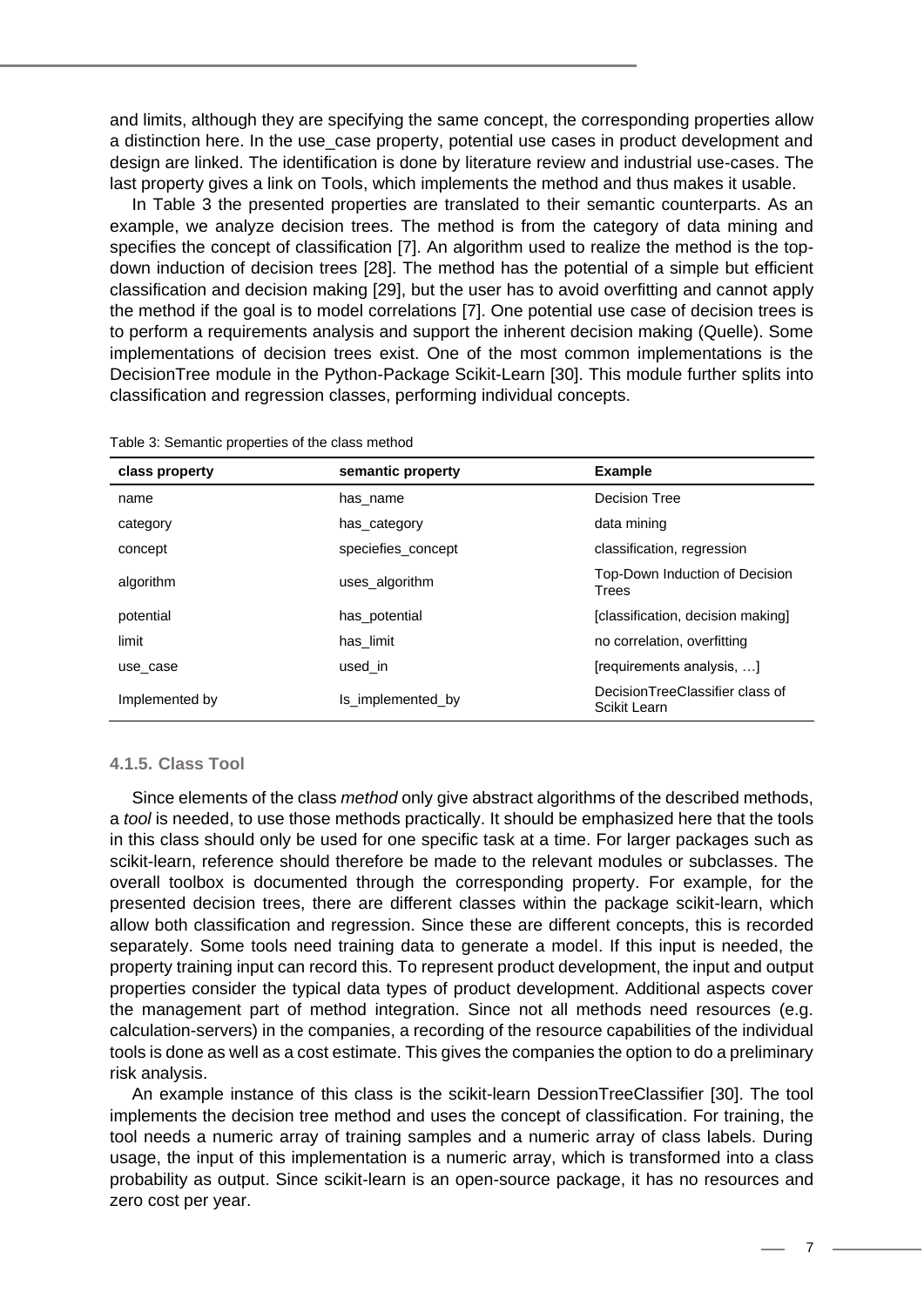| class property    | semantic property  | <b>Example</b>                                                                |
|-------------------|--------------------|-------------------------------------------------------------------------------|
| name              | has name           | DecisionTreeClassifier                                                        |
| toolbox           | has toolbox        | Scikit-learn                                                                  |
| implements        | Implements_method  | Decision Tree                                                                 |
| concept           | use_concept        | Classification                                                                |
| training input    | needs for training | a numeric array of training<br>samples and a numeric array of<br>class labels |
| Input             | Has input          | Numeric array                                                                 |
| output            | has output         | class probability of the input                                                |
| has own ressource | has ressource      | no                                                                            |
| cost per year     | generate cost      | 0                                                                             |

## **4.2. Demonstrator**

To realize the shown concept, a demonstrator was implemented. The whole system works on a webserver with Mediawiki Version 1.35.2 [26] with the Addon Semantic MediaWiki (SMW) Version 3.2.3 [25]. The system supports the well-known wiki functionalities with collaboration capabilities and change history. Additionally, semantic annotations and queries can be done with SMW. Therefore, it is a powerful basis for a connected knowledge base of design process relevant method knowledge about data-driven methods and tools.

## **4.2.1. Implementation**

The general use of SMW is like the use of Wikipedia. The semantic information is linked in the general text as well as in the information box on the upper right corner of each side.

Semantic links are realized by wiki links with relevant semantic keywords. A demonstrator page is shown in [Figure 3.](#page-7-0) All entries in the information box have the structure *[[semantic\_keyword::link\_to\_description\_page]]*, therefore all information are summarised here. Additionally, in the continuous text, the links are registered as well.



<span id="page-7-0"></span>Figure 3: Semantic Wiki implementation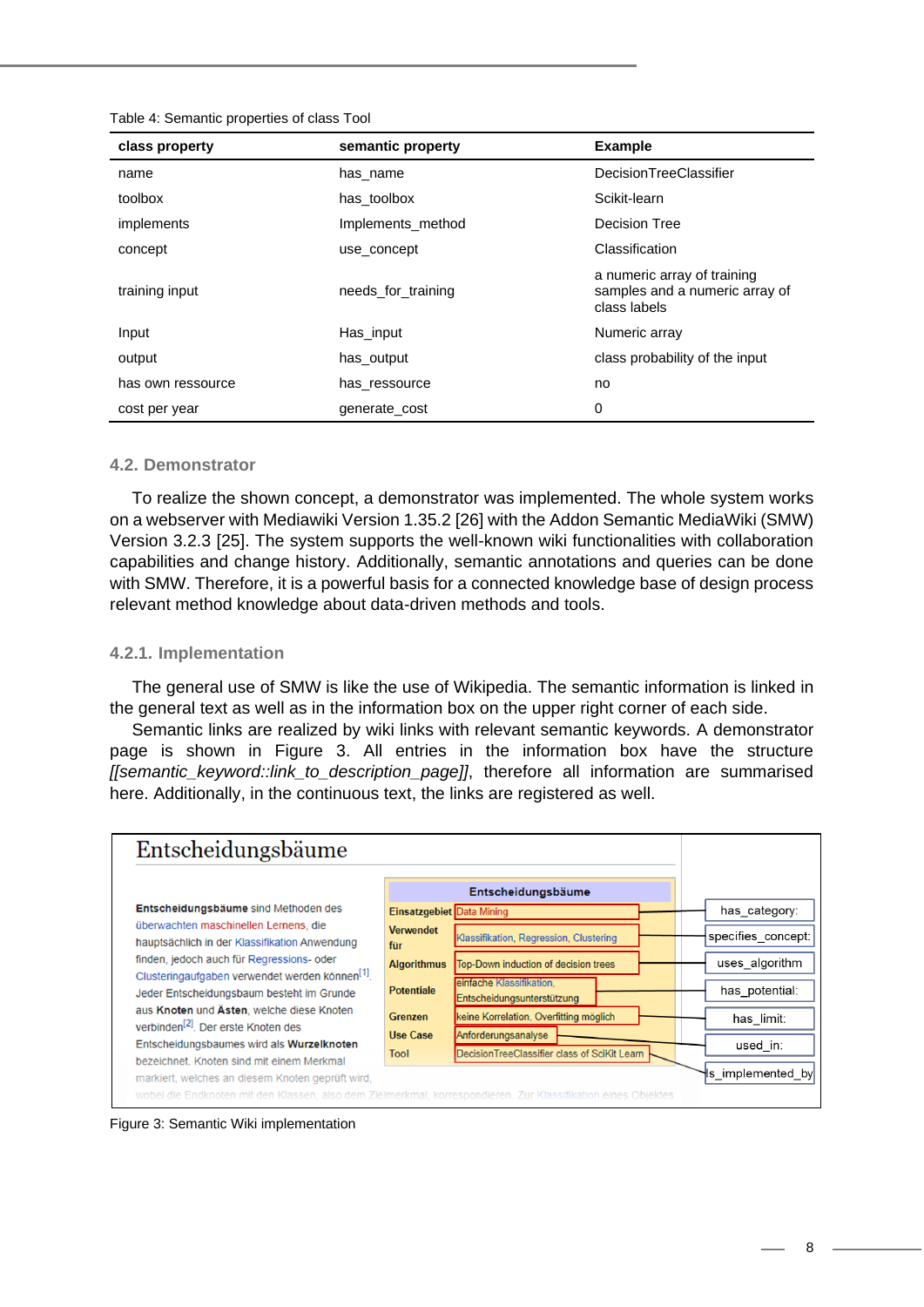#### **4.2.2. Knowledge Export**

Recording knowledge as comprehensively and correctly as possible is only a first step. To obtain a powerful knowledge base, the stored knowledge must be extractable as easily and purposefully as possible. For this purpose, SMW also offers easy-to-use tools that allow knowledge extraction based on queries. Given the class instances from above, we want to find a method, which can perform a requirements analysis and can help to classify given requirements. [Figure 4](#page-8-0) shows the appropriate query on the left and the resulting methods on the right side. The query module enables more complex queries that take more than two aspects into account. With already defined boundary conditions, even clearer results are achievable.



<span id="page-8-0"></span>Figure 4: Example Query to perform a knowledge export.

#### **5. Discussion**

To integrate new methods in design processes, the companies need to know those methods, their potentials, weaknesses, and tools implementing the methods. To spread this knowledge, a powerful, online knowledge base is beneficial. To avoid building a "dead method catalogue", the usage of semantic web technology seems a good idea. In this contribution, we presented a semantic model for data-driven methods and tools to realize a connected method knowledge base. Additionally, a demonstrator, based on Semantic MediaWiki was shown, realizing the class model in a proof of concept. The demonstrator shown is only a first step, which must be consistently filled with methods and use cases in the further course, some of which are also being developed within the framework of the FORCuDE@BEV research network and adapted to the drivetrain of electrified powertrains.

Further research will deal with an in-depth validation of the presented semantic. To do this in a targeted way, it is planned to develop the semantics into an ontology. Various methods are available for ontologies, which can be used to validate them and ensure that no incomplete models are created, or information is duplicated.

#### **Acknowledgement**

This research work is part of "FORCuDE@BEV - Bavarian research association for customized digital engineering for bavarian SME's" and is funded by the "Bayerische Forschungsstiftung (BFS)".

The authors are responsible for the content of this publication. Special thanks are directed to the Bayerische Forschungsstiftung (BFS) for financial support of the whole research project.

#### **References**

- [1] Die Bundesregierung: Nationale KI Strategie (2018)
- [2] Grimm, F.; Gentemann, L.: Digital Engineering Agile Produktentwicklung in der deutschen Industrie : Bitkom Research, 2020
- [3] item: Wie digital ist der Maschinenbau 2020?, 2020